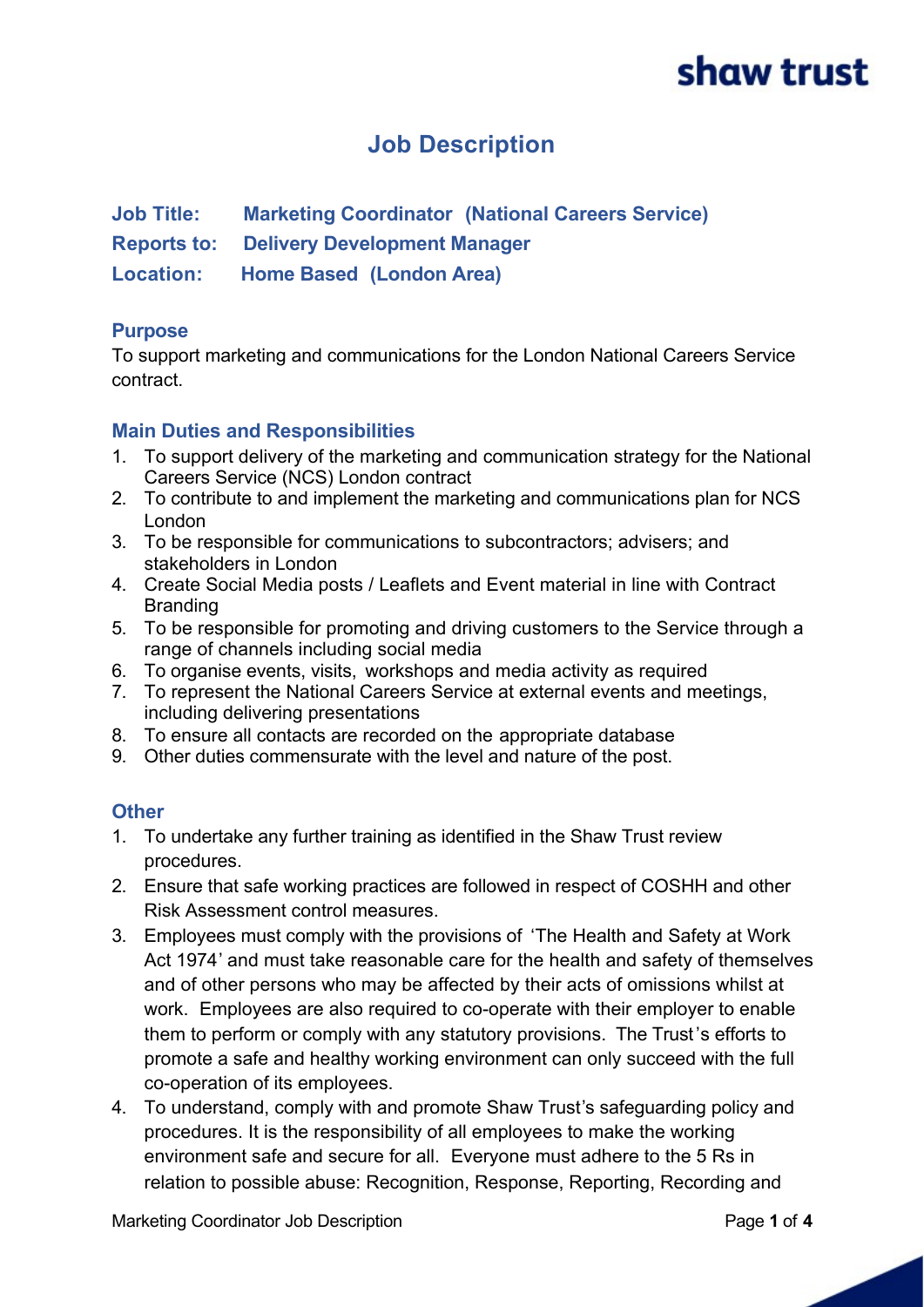Referral. The Trust can only ensure its dedication to the protection of vulnerable people with the full cooperation of its employees.

- 5. The Trust has a Diversity and Inclusion Policy and it is the responsibility of all staff to comply with this. The key responsibilities for staff under this Policy are set out in the Trust Code of Conduct.
- 6. To maintain the confidentiality about clients, staff and other Trust business. The work is of a confidential nature and information gained must not be communicated to other persons except in the recognised course of duty. The post holder must meet the requirements of the Data Protection Act at all times.
- 7. To maintain awareness of risk and to take personal responsibility for ensuring that the Trust is not unnecessarily exposed to risk. To report any issues or concerns relating to risk and the effectiveness of the Trust 's risk management arrangements.
- 8. Be aware of, promote and implement Shaw Trust's Risk, Quality and Information Security Management Systems.
- 9. To report to line manager, or other appropriate person, in the event of awareness of bad practice.
- 10. Recycle and manage energy within your environmentin line with Shaw Trust's Strategic aim to adopt green approaches and become carbon neutral.

This job description is intended to provide a broad outline of the main duties and responsibilities only. The post holder will need to be flexible in developing the role in conjunction with the line manager. The post holder may be asked to carry out any other delegated duty or task that is in line with their post.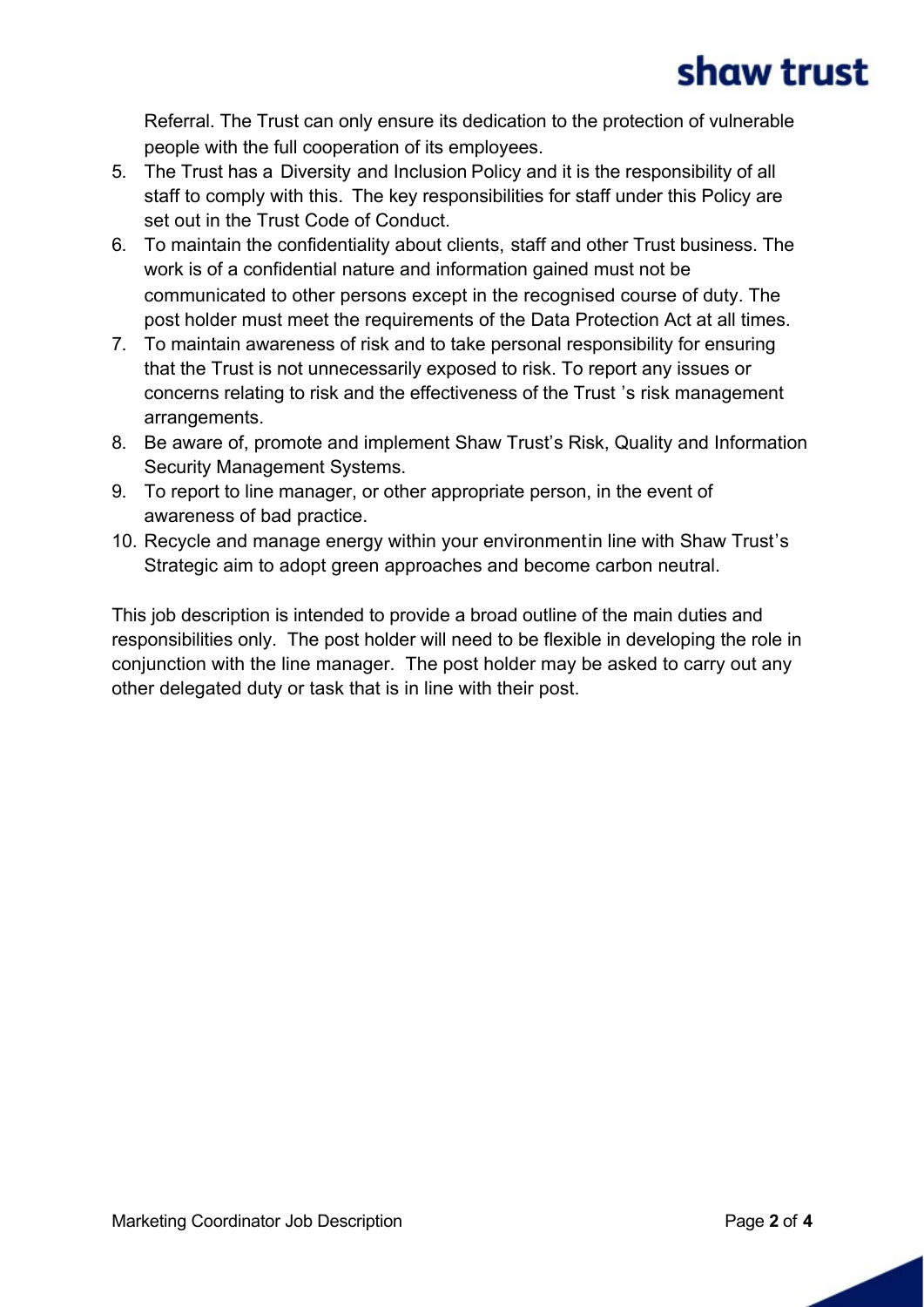#### **Person Specification**

#### **Job Title: Marketing Coordinator**

(E=Essential D=Desirable)

### **SKILLS AND CORE COMPETENCIES**

#### **Technical competency (qualifications and training)**

- · Working towards/educated to Level 4 qualification or equivalent experience (E)
- · Demonstrable evidence of Continuing Professional Development (E)

#### **Experience**

- Relevant experience working in marketing and/or events  $(E)$
- · Understanding of marketing and how marketing contributes to the attraction and retention of audiences (E)
- · Practical experience of marketing production including content management systems, email marketing and basic image manipulation and design (E)
- · Demonstrable experience of successfully working to targets (E)

#### **Skills and Attributes**

- · Excellent IT skills, including familiarity with Microsoft Office software and previous experience of working with databases (E)
- · Excellent verbal and written skills and ability to communicate concisely and effectively (E)
- · Demonstrable experience of providing excellent customer service skills (E)
- Understanding of our client group and the barriers our clients may face (E)
- · Understanding of data protection and information security (E)

**Personal qualities, communicating and relating to others**

- · Excellent interpersonal and communication skills (E)
- · Good at building relationships with both internal and external stakeholders (E)
- Ability to manage and prioritise own workload and diary  $(E)$
- · Ability to use initiative when required and take a problem solving approach to work tasks (E)
- Ability to work well as part of a team and independently when required (E)
- · Confidence to take the lead at organising events and use of own 's initiative (E)

#### **Safeguarding**

- Be able to display an awareness, understanding and commitment to the protection and safeguarding of young people and vulnerable adults (E)
- This post requires a Disclosure and Barring Service Check at a Basic level  $(E)$